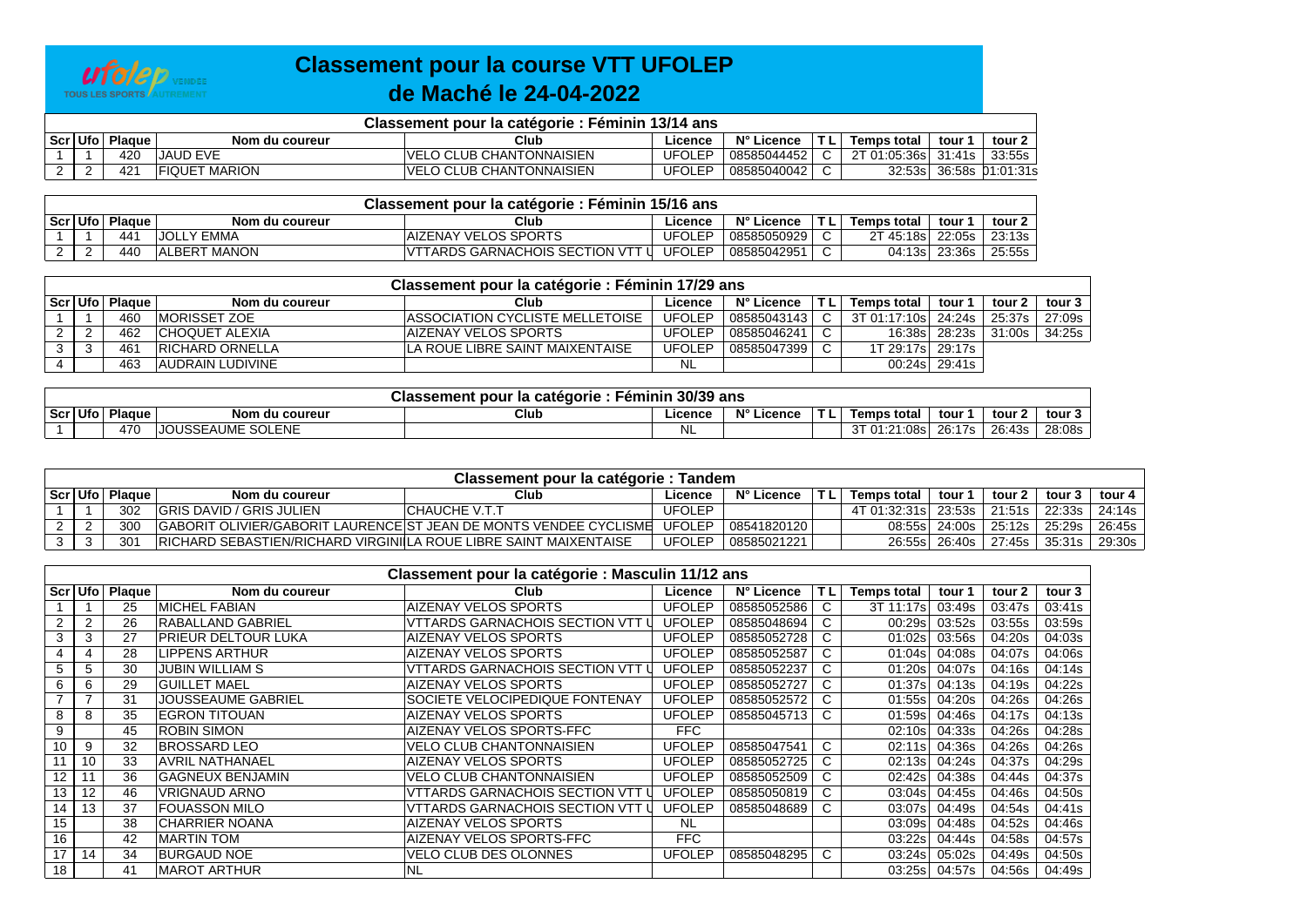| 19 | 15            | 40 | LEAUTE ENZO           | <sup>-</sup> GARNACHOIS      | <b>UFOLEP</b> |                | 03:26s     | 04:56s | 04:56s | 04:51s |
|----|---------------|----|-----------------------|------------------------------|---------------|----------------|------------|--------|--------|--------|
| 20 | 16            | 43 | <b>PROUX JULES</b>    | <b>IAIZENAY VELOS SPORTS</b> | UFOLEP        | 08585050935    | 2T 11:20sl | 05:08s | 06:12s |        |
|    |               | 44 | <b>ROBIN CHENEAU</b>  | <b>IAIZENAY VELOS SPORTS</b> | FFC           | 52850830289    | 00:18sl    | 06:06s | 05:32s |        |
| 22 | $\rightarrow$ | 39 | <b>IGUIGNE ARTHUR</b> | <b>AIZENAY VELOS SPORTS</b>  | UFOLEP        | '08585052726 l | 01:41s     | 06:19s | 06:42s |        |

|                          | Classement pour la catégorie : Masculin 13/14 ans<br>Club |               |                           |                                         |               |             |     |                    |        |        |  |  |  |  |
|--------------------------|-----------------------------------------------------------|---------------|---------------------------|-----------------------------------------|---------------|-------------|-----|--------------------|--------|--------|--|--|--|--|
| Scr                      | <b>Ufo</b>                                                | <b>Plaque</b> | Nom du coureur            |                                         | Licence       | N° Licence  | TL. | <b>Temps total</b> | tour 1 | tour 2 |  |  |  |  |
|                          |                                                           | 113           | <b>MAROT REMY</b>         | <b>VELO CLUB CHANTONNAISIEN</b>         | <b>UFOLEP</b> | 08585052511 |     | 2T 38:07s          | 18:38s | 19:29s |  |  |  |  |
| 2                        | 2                                                         | 124           | <b>CHANAL MARIO</b>       | <b>AIZENAY VELOS SPORTS</b>             | <b>UFOLEP</b> | 08585046237 | C.  | 00:13s             | 19:41s | 18:39s |  |  |  |  |
| 3                        | 3                                                         | 111           | <b>RICHARD TIMEO</b>      | LA ROUE LIBRE SAINT MAIXENTAISE         | <b>UFOLEP</b> | 08585033356 | C   | 00:49s             | 19:39s | 19:17s |  |  |  |  |
| 4                        |                                                           | 132           | <b>MARTINEAU ARMAND</b>   | <b>VELO CLUB MONTAIGU</b>               | <b>FFC</b>    |             |     | 01:03s             | 19:45s | 19:25s |  |  |  |  |
| 5                        | 4                                                         | 112           | <b>GUILLET ENZO</b>       | LA ROUE LIBRE SAINT MAIXENTAISE         | <b>UFOLEP</b> | 08585037838 | C   | 01:38s             | 19:43s | 20:02s |  |  |  |  |
| 6                        |                                                           | 129           | <b>BEGUE TIM</b>          | LA ROCHE VENDEE CYCLISME                | <b>FFC</b>    |             |     | 03:07s             | 20:46s | 20:28s |  |  |  |  |
| $\overline{\phantom{a}}$ | 5                                                         | 115           | <b>DAUSQUE NOAH</b>       | <b>VELO CLUB DES OLONNES</b>            | <b>UFOLEP</b> | 08585048296 | C   | 04:23s             | 20:59s | 21:31s |  |  |  |  |
| 8                        | 6                                                         | 118           | <b>TURPAUD SACHA</b>      | SOCIETE VELOCIPEDIQUE FONTENAY          | <b>UFOLEP</b> | 08585045031 | С   | 04:25s             | 21:14s | 21:18s |  |  |  |  |
| 9                        | 7                                                         | 116           | <b>CHATAIGNER LOUIS</b>   | <b>VELO CLUB CHANTONNAISIEN</b>         | <b>UFOLEP</b> | 08585045373 | C   | 04:52s             | 20:58s | 22:01s |  |  |  |  |
| 10                       |                                                           | 134           | <b>DUMAS JULES</b>        | <b>VELO CLUB MONTAIGU</b>               | <b>FFC</b>    |             |     | 06:04s             | 22:36s | 21:35s |  |  |  |  |
| 11                       | 8                                                         | 117           | <b>GOBARD LOUIS</b>       | <b>VELO CLUB CHANTONNAISIEN</b>         | <b>UFOLEP</b> | 08585053762 | C   | 06:34s             | 22:13s | 22:28s |  |  |  |  |
| 12                       | 9                                                         | 114           | <b>MERIAU HELIOS</b>      | LA ROUE LIBRE SAINT MAIXENTAISE         | <b>UFOLEP</b> | 08585047398 | C   | 09:12s             | 23:37s | 23:42s |  |  |  |  |
| 13                       | 10                                                        | 120           | <b>CHEVALIER LOUISON</b>  | VTTARDS GARNACHOIS SECTION VTT I        | <b>UFOLEP</b> | 08585040586 | C.  | 09:55s             | 22:57s | 25:05s |  |  |  |  |
| 14                       |                                                           | 131           | LAMY THIBAULT             | <b>VELO CLUB MONTAIGU</b>               | <b>FFC</b>    |             |     | 10:37s             | 22:34s | 26:10s |  |  |  |  |
| 15                       | 11                                                        | 119           | <b>BARANGER NATHAN</b>    | AIZENAY VELOS SPORTS                    | <b>UFOLEP</b> | 08585048998 | C.  | 10:59s             | 23:36s | 25:30s |  |  |  |  |
| 16                       | 12                                                        | 127           | <b>BLANCHARD THIBAULT</b> | LA ROCHE VENDEE CYCLISME                | <b>UFOLEP</b> | 08585043134 | C.  | 11:42s             | 24:10s | 25:39s |  |  |  |  |
| 17                       | 13                                                        | 126           | <b>CARDIN ELIOTH</b>      | VELO CLUB DES OLONNES                   | <b>UFOLEP</b> | 08585048063 |     | 13:05s             | 24:42s | 26:30s |  |  |  |  |
| 18                       | 14                                                        | 125           | <b>PELLOQUIN KARL</b>     | VELO CLUB DES OLONNES                   | <b>UFOLEP</b> | 08585050218 | C   | 13:19s             | 24:56s | 26:30s |  |  |  |  |
| 19                       | 15                                                        | 123           | <b>COFFINEAU THOMAS</b>   | <b>VELO CLUB CHANTONNAISIEN</b>         | UFOLEP        | 08585045374 | С   | 15:52s             | 26:10s | 27:49s |  |  |  |  |
| 20                       |                                                           | 130           | <b>CANTITEAU PIERRE</b>   | <b>AIZENAY VELOS SPORTS</b>             | <b>FFC</b>    | 52850830239 |     | 18:46s             | 27:45s | 29:08s |  |  |  |  |
| 21                       | 16                                                        | 121           | <b>AUDRAIN ESTEBAN</b>    | <b>VTTARDS GARNACHOIS SECTION VTT I</b> | <b>UFOLEP</b> | 08585040191 | C   | 22:29s             | 27:52s | 32:44s |  |  |  |  |
| 22                       | 17                                                        | 128           | ARCHAMBEAU JONAS          | <b>VTTARDS GARNACHOIS SECTION VTT I</b> | <b>UFOLEP</b> | 08585029258 | C   | 24:08s             | 29:43s | 32:32s |  |  |  |  |
| 23                       | 18                                                        | 122           | <b>BLONDE MATHIS</b>      | <b>VELO CLUB DES OLONNES</b>            | <b>UFOLEP</b> | 08585052546 |     | 33:26s             | 37:33s | 34:00s |  |  |  |  |

| Classement pour la catégorie : Masculin 15/16 ans |  |  |  |  |  |
|---------------------------------------------------|--|--|--|--|--|
|---------------------------------------------------|--|--|--|--|--|

|  | Scr   Ufo   Plaque | Nom du coureur           | Club                                    | Licence       | N° Licence  | TL. | <b>Temps total</b> | tour 1 | tour 2  | tour 3 | tour 4        |  |
|--|--------------------|--------------------------|-----------------------------------------|---------------|-------------|-----|--------------------|--------|---------|--------|---------------|--|
|  | 87                 | PLAIRE NOLANE            | <b>ILES SABLES VENDEE CYCLISME</b>      | FFC.          | 52850200231 |     | 4T 01:06:17sl      | 15:56s | 16:22s  | 16:45s | 17:14s        |  |
|  | 86                 | <b>IMOUILLE</b>          | VC CHALLANDAIS                          | <b>FFC</b>    | 52850240467 |     | 10:20s             | 19:51s | 18:47s  | 18:57s | 19:02s        |  |
|  | 80                 | <b>LAMBERT THEO</b>      | LA ROCHE VENDEE CYCLISME                | <b>UFOLEP</b> | 08585050927 |     | 14:20s             | 18:39s | 18:48s  | 19:52s | 23:18s        |  |
|  | 83                 | <b>BLANCHARD ANTONIN</b> | LA ROCHE VENDEE CYCLISME                | <b>UFOLEP</b> | 08585043133 |     | 14:21s             | 18:40s | 18:44s  | 19:57s | 23:17s        |  |
|  | 84                 | <b>BABU MARTIN</b>       | LA ROCHE VENDEE CYCLISME                | <b>UFOLEP</b> | 08585043183 |     | 14:24s             | 19:00s | 19:37s丨 |        | 20:48s 21:16s |  |
|  | 81                 | <b>GILET HUGO</b>        | VTTARDS GARNACHOIS SECTION VTT U        | <b>UFOLEP</b> | 08585048691 |     | 1T 18:48s          | 18:48s |         |        |               |  |
|  | 82                 | IGIRAUD REMI             | <b>VTTARDS GARNACHOIS SECTION VTT U</b> | <b>UFOLEP</b> | 08585053272 |     | 01:52s             | 20:40s |         |        |               |  |
|  | 85                 | <b>GUERIN ESTEBAN</b>    | AIZENAY VELOS SPORTS                    | <b>UFOLEP</b> | 08585052585 |     | 07:46sl            | 26:34s |         |        |               |  |

| Classement pour la catégorie : Masculin 17/19 ans |               |               |                           |                                  |               |             |  |                    |        |        |        |        |        |
|---------------------------------------------------|---------------|---------------|---------------------------|----------------------------------|---------------|-------------|--|--------------------|--------|--------|--------|--------|--------|
|                                                   | ∣ Scr ∣ Ufo l | <b>Plaque</b> | Nom du coureur            | Club                             | Licence       | N° Licence  |  | <b>Temps total</b> | tour 1 | tour 2 | tour 3 | tour 4 | tour 5 |
|                                                   |               | 148           | <b>JOBARD AIME</b>        | <b>VELO CLUB CHANTONNAISIEN</b>  | <b>UFOLEP</b> | 08585041914 |  | 5T 01:18:34s       | 15:23s | 15:22s | 15:27s | 16:03s | 16:19s |
|                                                   |               | 153           | <b>MARTINEAU NOLAN</b>    | <b>VELO CLUB CHALLANDAIS</b>     | FFC.          | 52850240557 |  | 04:26s             | 15:51s | 16:18s | 16:42s | 17:04s | 17:05s |
| 3                                                 |               | 155           | <b>RIVALIERE LEO</b>      | <b>VELO CLUB CHATILLONNAIS</b>   | <b>UFOLEP</b> | 07970129510 |  | 04:39s             | 16:00s | 16:13s | 16:39s | 17:05s | 17:16s |
|                                                   |               | 156           | <b>SAUVAGET MAEL</b>      | CHAUCHE V.T.T                    | <b>FFC</b>    |             |  | 05:48s             | 17:13s | 16:30s | 16:54s | 17:02s | 16:43s |
|                                                   |               | 154           | RABAUD KENNY              | AIZENAY VELOS SPORTS             | <b>UFOLEP</b> | 08585046262 |  | 12:11s             | 17:31s | 17:43s | 18:14s | 18:04s | 19:13s |
| 6                                                 |               | 142           | IALBERT ENZO              | VTTARDS GARNACHOIS SECTION VTT L | <b>UFOLEP</b> | 08585040657 |  | 15:26s             | 17:37s | 18:29s | 18:51s | 19:10s | 19:53s |
|                                                   |               | 146           | <b>GALL EWEN</b>          | VTTARDS GARNACHOIS SECTION VTT I | <b>UFOLEP</b> | 08585046226 |  | 19:58s             | 18:28s | 19:31s | 19:48s | 20:18s | 20:27s |
| 8                                                 |               | 14'           | BERRANGER CLEMENT         | <b>VELO CLUB CHANTONNAISIEN</b>  | <b>UFOLEP</b> | 08585022873 |  | 21:08s             | 18:29s | 19:32s | 19:19s | 20:36s | 21:46s |
| 9                                                 |               | 143           | <b>ICLEMENCON TRISTAN</b> | <b>VELO CLUB DES OLONNES</b>     | <b>UFOLEP</b> | 08585044948 |  | 4T 01:23:07s       | 18:31s | 20:36s | 22:37s | 21:23s |        |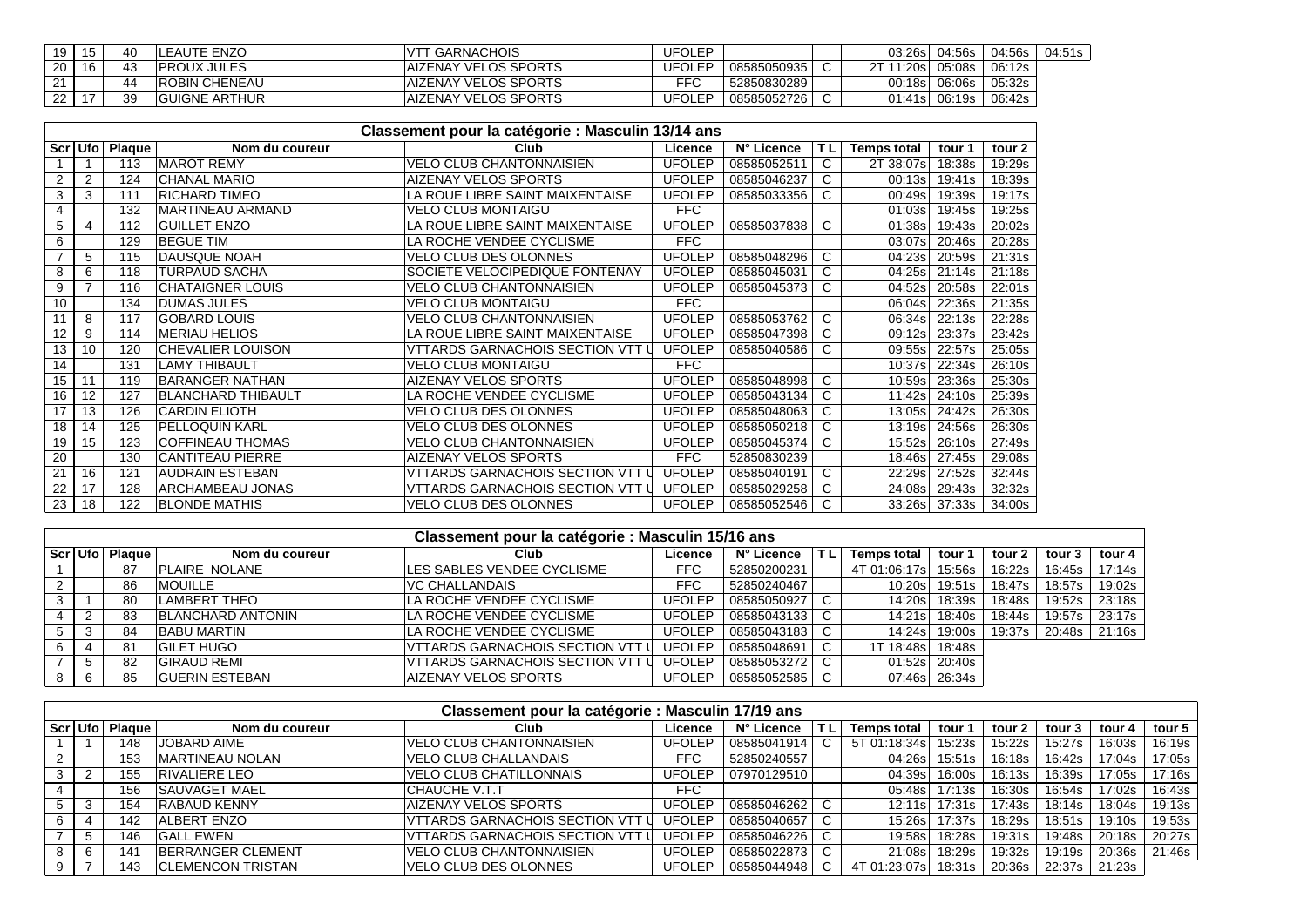| 10 | 8  | 145 | <b>PEDASE JORDAN</b>       | IVELO CLUB DES OLONNES                | <b>UFOLEP</b> | 08585045198 |                     | 01:29sl 20:03s l | 21:09s | 21:56s l | 21:28s          |
|----|----|-----|----------------------------|---------------------------------------|---------------|-------------|---------------------|------------------|--------|----------|-----------------|
|    | 9  | 44  | <b>CRAIPEAU SAMUEL</b>     | <b>SOCIETE VELOCIPEDIQUE FONTENAY</b> | UFOLEP        | 08585053075 | 01:42sl             | 19:58s           | 22:10s |          | 21:24s 21:17s l |
| 12 | 10 | 151 | <b>GREAUD FABIEN</b>       | <b>AIZENAY VELOS SPORTS</b>           | <b>UFOLEP</b> | 08585046243 | 11:35sl             | 19:20s           | 26:48s | 23:58s   | 24:36s          |
| 13 | 11 | 147 | <b>BERTON MAXIME</b>       | <b>CYCLO CLUB SERIGNE</b>             | <b>UFOLEP</b> | 08585042857 |                     | 27:55sl 21:33s   | 24:14s | 27:03s   | 38:12s          |
| 14 |    | 150 | <b>IGRATTEPANCHE ERWAN</b> | IVC CHALLANDAIS                       | <b>FFC</b>    |             | 3T 01:08:37s 21:14s |                  | 23:12s | 24:11s   |                 |
| 15 | 12 | 149 | <b>PIVETEAU ROMAIN</b>     | CHAUCHE V.T.T                         | UFOLEP        | 08585047972 |                     | 13:19s 23:41s    | 29:59s | 28:16s   |                 |
| 16 |    | 152 | IJOSLAIN IBAN              | VC CHALLANDAIS                        | <b>FFC</b>    |             |                     |                  |        |          |                 |

|                      | Classement pour la catégorie : Masculin 20/29 ans |        |                          |                                  |               |             |    |                    |        |        |        |        |        |        |
|----------------------|---------------------------------------------------|--------|--------------------------|----------------------------------|---------------|-------------|----|--------------------|--------|--------|--------|--------|--------|--------|
| Scr Ufol             |                                                   | Plague | Nom du coureur           | Club                             | Licence       | N° Licence  | ΤL | <b>Temps total</b> | tour 1 | tour 2 | tour 3 | tour 4 | tour 5 | tour 6 |
|                      |                                                   | 42     | <b>VALENTIN GUILLAUD</b> |                                  | NL.           |             |    | 6T 01:32:30s       | 14:29s | 15:14s | 15:56s | 13:46s | 16:27s | 17:18s |
| $\mathbf{2}^{\circ}$ |                                                   | 36     | <b>GILBERT LOUIS</b>     | CHAUCHE V.T.T                    | <b>UFOLEP</b> | 08585048790 |    | 02:55s             | 14:55s | 15:23s | 15:59s | 16:39s | 16:52s | 16:57s |
|                      | $\overline{2}$                                    | 37     | IRIVALIN MALVIN          | VTTARDS GARNACHOIS SECTION VTT U | <b>UFOLEP</b> | 08585025426 | C  | 05:56sl            | 15:25s | 15:46s | 16:11s | 16:52s | 16:50s | 17:02s |
|                      |                                                   | 41     | <b>PEQUIN BAPTISTE</b>   | <b>VELO CLUB HERBRETAIS</b>      | <b>UFOLEP</b> | 52850260368 |    | 09:49sl            | 15:27s | 16:17s | 17:25s | 17:41s | 17:47s | 18:22s |
|                      | 3                                                 | 33     | <b>CANTIN MAXIME</b>     | SOCIETE VELOCIPEDIQUE FONTENAY   | <b>UFOLEP</b> | 08585053652 | C  | 5T 01:36:58s       | 18:44s | 19:39s | 18:58s | 19:59s | 19:38s |        |
| 6                    |                                                   | 31     | GAMBERT YVAN             | VITARDS GARNACHOIS SECTION VTT U | <b>UFOLEP</b> | 08585053658 |    | 02:02s             | 18:41s | 19:32s | 19:38s | 20:47s | 20:22s |        |
|                      | 5                                                 | 32     | <b>IMICHAUD THOMAS</b>   | ASSOCIATION CYCLISTE MELLETOISE  | <b>UFOLEP</b> | 08585042553 | C  | 06:34sl            | 18:35s | 20:21s | 20:40s | 22:09s | 21:47s |        |
|                      |                                                   | 39     | <b>BITEAU DAVY</b>       |                                  | NL            |             |    | 07:24s             | 19:21s | 19:46s | 20:03s | 21:49s | 23:23s |        |
|                      | 6                                                 | 30     | <b>BAUDOUIN LEO</b>      | <b>CYCLO CLUB SERIGNE</b>        | <b>UFOLEP</b> | 08585027133 | C. | 14:01sl            | 19:00s | 20:32s | 22:09s | 24:22s | 24:56s |        |
| 10                   |                                                   | 40     | <b>IDELETANG MATHIEU</b> | NANTEUIL VTT PASSION             | <b>UFOLEP</b> | 07970138538 |    | 14:02sl            | 19:42s | 22:26s | 22:11s | 23:03s | 23:38s |        |
|                      | 8                                                 | 38     | BAPTISTE GREGORY         | SOCIETE VELOCIPEDIQUE FONTENAY   | <b>UFOLEP</b> | 08585031482 | C. | 20:28sl            | 23:24s | 22:17s | 22:26s | 24:39s | 24:40s |        |
| 12 <sup>2</sup>      | 9                                                 | 34     | <b>BERTON RYAN</b>       | CYCLO CLUB SERIGNE               | <b>UFOLEP</b> | 08585045201 | C  | 4T 01:37:21s       | 22:22s | 23:54s | 25:54s | 25:11s |        |        |
| 13 <sub>1</sub>      | 10                                                | 35     | <b>POUCLET NICOLAS</b>   | <b>VELO CLUB DES OLONNES</b>     | <b>UFOLEP</b> | 08585046264 |    | 01:20sl            | 23:06s | 24:29s | 24:45s | 26:21s |        |        |
|                      |                                                   |        |                          |                                  |               |             |    |                    |        |        |        |        |        |        |

|                 | Classement pour la catégorie : Masculin 30/39 ans |                    |                            |                                         |               |             |    |                    |               |        |        |        |        |        |
|-----------------|---------------------------------------------------|--------------------|----------------------------|-----------------------------------------|---------------|-------------|----|--------------------|---------------|--------|--------|--------|--------|--------|
|                 |                                                   | Scr   Ufo   Plaque | Nom du coureur             | Club                                    | Licence       | N° Licence  | ΤL | <b>Temps total</b> | tour 1        | tour 2 | tour 3 | tour 4 | tour 5 | tour 6 |
|                 |                                                   | 231                | <b>B ARBIER YOHANN</b>     | TEAM EVASION NATURE                     | <b>UFOLEP</b> | 07970119191 |    | 6T 01:35:37s       | 15:40s        | 16:02s | 15:54s | 15:52s | 16:06s | 16:03s |
| $\overline{2}$  |                                                   | 220                | <b>CHANTREAU JULIEN</b>    | VTTARDS GARNACHOIS SECTION VTT          | <b>UFOLEP</b> | 08585032529 |    | 07:45sl            | 18:59s        | 16:26s | 16:25s | 16:42s | 17:18s | 17:32s |
| 3               | 3                                                 | 230                | <b>SALAUD TONY</b>         | <u>IVTTARDS GARNACHOIS SECTION VTT</u>  | <b>UFOLEP</b> | 08585036726 |    | 10:23s             | 16:37s        | 17:08s | 17:26s | 17:48s | 18:17s | 18:44s |
|                 |                                                   | 222                | <b>ROCHEREAU HUGO</b>      | VTTARDS GARNACHOIS SECTION VTT U        | <b>UFOLEP</b> | 08585038059 | C  |                    | 13:51s 17:14s | 17:33s | 17:52s | 18:18s | 18:46s | 19:45s |
| 5               |                                                   | 223                | <b>SINGEOT RODOLPHE</b>    | <b>ST JEAN DE MONTS VENDEE CYCLISME</b> | <b>UFOLEP</b> | 08585048373 |    | 14:50sl            | 17:16s        | 17:35s | 18:05s | 18:36s | 19:08s | 19:47s |
| 6               | 6                                                 | 224                | <b>JOUSSEAUME NICOLAS</b>  | <b>SOCIETE VELOCIPEDIQUE FONTENAY</b>   | <b>UFOLEP</b> | 08585052573 |    | 15:45sl            | 17:27s        | 18:34s | 18:16s | 18:37s | 19:02s | 19:26s |
|                 |                                                   | 221                | <b>JOUSSEAUME FRANCOIS</b> | <b>SOCIETE VELOCIPEDIQUE FONTENAY</b>   | <b>UFOLEP</b> | 08585052571 |    | 17:16sl            | 17:38s        | 18:46s | 18:54s | 19:03s | 19:20s | 19:12s |
| 8               |                                                   | 227                | <b>OIRY ROMAIN</b>         | IST JEAN DE MONTS VENDEE CYCLISME       | <b>UFOLEP</b> | 08585035828 |    | 5T 01:40:29s       | 19:03s        | 19:55s | 20:26s | 21:22s | 19:43s |        |
| 9               | 9                                                 | 226                | <b>FONTI ANTHONY</b>       | IST JEAN DE MONTS VENDEE CYCLISME       | <b>UFOLEP</b> | 08585051306 | C  | 00:41sl            | 18:44s        | 20:18s | 20:54s | 20:36s | 20:38s |        |
| 10 <sub>1</sub> | 10                                                | 229                | <b>BILLET FABIEN</b>       | <b>ST JEAN DE MONTS VENDEE CYCLISME</b> | <b>UFOLEP</b> | 08585032179 | C. | 03:57s             | 20:06s        | 20:21s | 20:46s | 21:15s | 21:58s |        |
| 11              |                                                   | 234                | <b>NAULEAU SIMON</b>       | AIZENAY VELOS SPORTS                    | <b>FFC</b>    |             |    | 07:15sl            | 20:16s        | 20:43s | 21:12s | 22:18s | 23:15s |        |
| 12              |                                                   | 235                | <b>IMOIZEAU FELIX</b>      |                                         | <b>NL</b>     |             |    | 09:28sl            | 20:02s        | 21:29s | 21:47s | 22:58s | 23:41s |        |
| 13              |                                                   | 232                | <b>GAUDIN VINCENT</b>      | <b>VC CHALLANDAIS</b>                   | <b>NL</b>     |             |    | 14:59sl            | 25:02s        | 22:46s | 21:30s | 22:18s | 23:52s |        |
| 14              |                                                   | 233                | <b>HAMON KEVIN</b>         | <b>DESTINATION MOUTAIN BIKE RACE</b>    | <b>UFOLEP</b> | 07970162057 |    | 2T 34:49s          | 17:08s        | 17:41s |        |        |        |        |
| 15 <sub>1</sub> | $12 \overline{ }$                                 | 228                | <b>GUIBERT PIERRE</b>      | <b>VELO CLUB DES OLONNES</b>            | <b>UFOLEP</b> | 08585053698 |    | 1T 19:29s   19:29s |               |        |        |        |        |        |

| Classement pour la catégorie : Masculin 40/49 ans |            |                           |                                          |               |             |  |                    |        |        |        |        |        |        |
|---------------------------------------------------|------------|---------------------------|------------------------------------------|---------------|-------------|--|--------------------|--------|--------|--------|--------|--------|--------|
| Scr Ufol                                          | ∣ Plaque I | Nom du coureur            | Club                                     | Licence       | N° Licence  |  | <b>Temps total</b> | tour 1 | tour 2 | tour 3 | tour 4 | tour 5 | tour 6 |
|                                                   | 35         | <b>BUGEL YVON</b>         | <b>VC CHALLANDAIS</b>                    | FFC           |             |  | 6T 01:43:13s       | 17:15s | 17:03s | 17:06s | 17:09s | 17:08s | 17:32s |
|                                                   | 42         | <b>PLAIRE STEVE</b>       | LES SABLES VENDEE CYCLISME               | <b>FFC</b>    | 52850200232 |  | 07:31s             | 18:08s | 18:04s | 18:21s | 18:13s | 18:54s | 19:04s |
|                                                   | 37         | <b>FONTENEAU EMMANUEL</b> |                                          |               |             |  | 09:27s             | 18:58s | 18:00s | 18:27s | 18:11s | 19:09s | 19:55s |
|                                                   | 32         | BARRETEAU CHARLES         | LES SABLES VENDEE CYCLISME               | <b>UFOLEP</b> | 08585032181 |  | 10:18s             | 18:48s | 18:05s | 18:27s | 18:53s | 19:43s | 19:35s |
|                                                   | 20         | <b>GENDRE GUILLAUME</b>   | <b>VITARDS GARNACHOIS SECTION VTT</b>    | <b>UFOLEP</b> | 08585048990 |  | 11:08sl            | 18:34s | 18:16s | 18:53s | 19:16s | 19:38s | 19:44s |
|                                                   | 23         | <b>GOUNORD EMMANUEL</b>   | VELO CLUB CHANTONNAISIEN                 | <b>UFOLEP</b> | 08585033358 |  | 13:09s             | 19:45s | 19:40s | 19:10s | 19:31s | 18:58s | 19:18s |
|                                                   | 24         | BONNEAU RAYNALD           | VTTARDS GARNACHOIS SECTION VTT           | <b>UFOLEP</b> | 08585025303 |  | 14:27s             | 19:42s | 19:06s | 19:27s | 19:41s | 19:52s | 19:52s |
|                                                   | 41         | <b>PERDRIEAU ROMARIC</b>  | <b>IVTTARDS GARNACHOIS SECTION VTT U</b> | <b>FFC</b>    |             |  | 15:37s             | 19:49s | 19:00s | 20:01s | 20:01s | 20:09s | 19:50s |